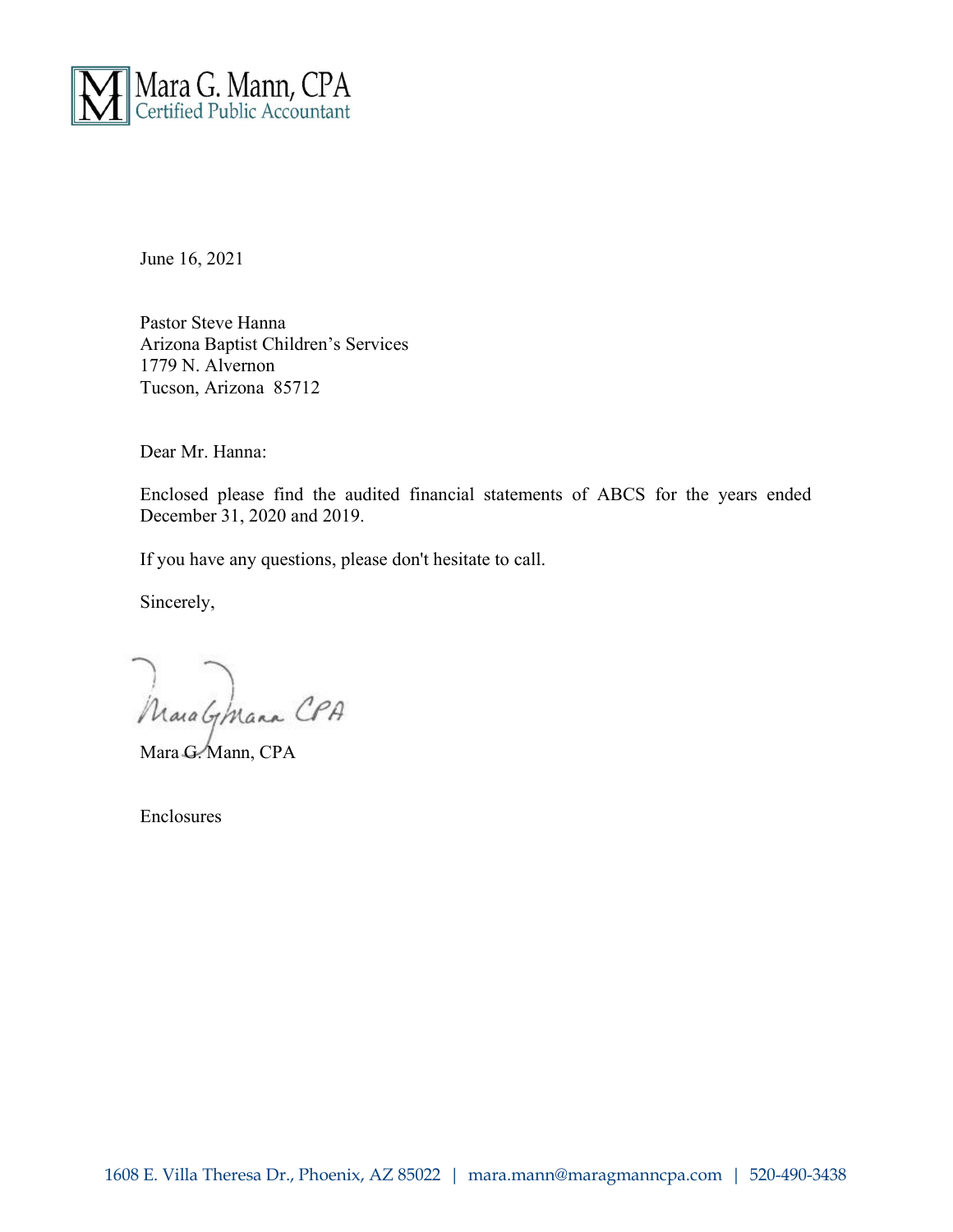## ARIZONA BAPTIST CHILDREN'S SERVICES

## AUDITED FINANCIAL STATEMENTS

DECEMBER 31, 2020 and 2019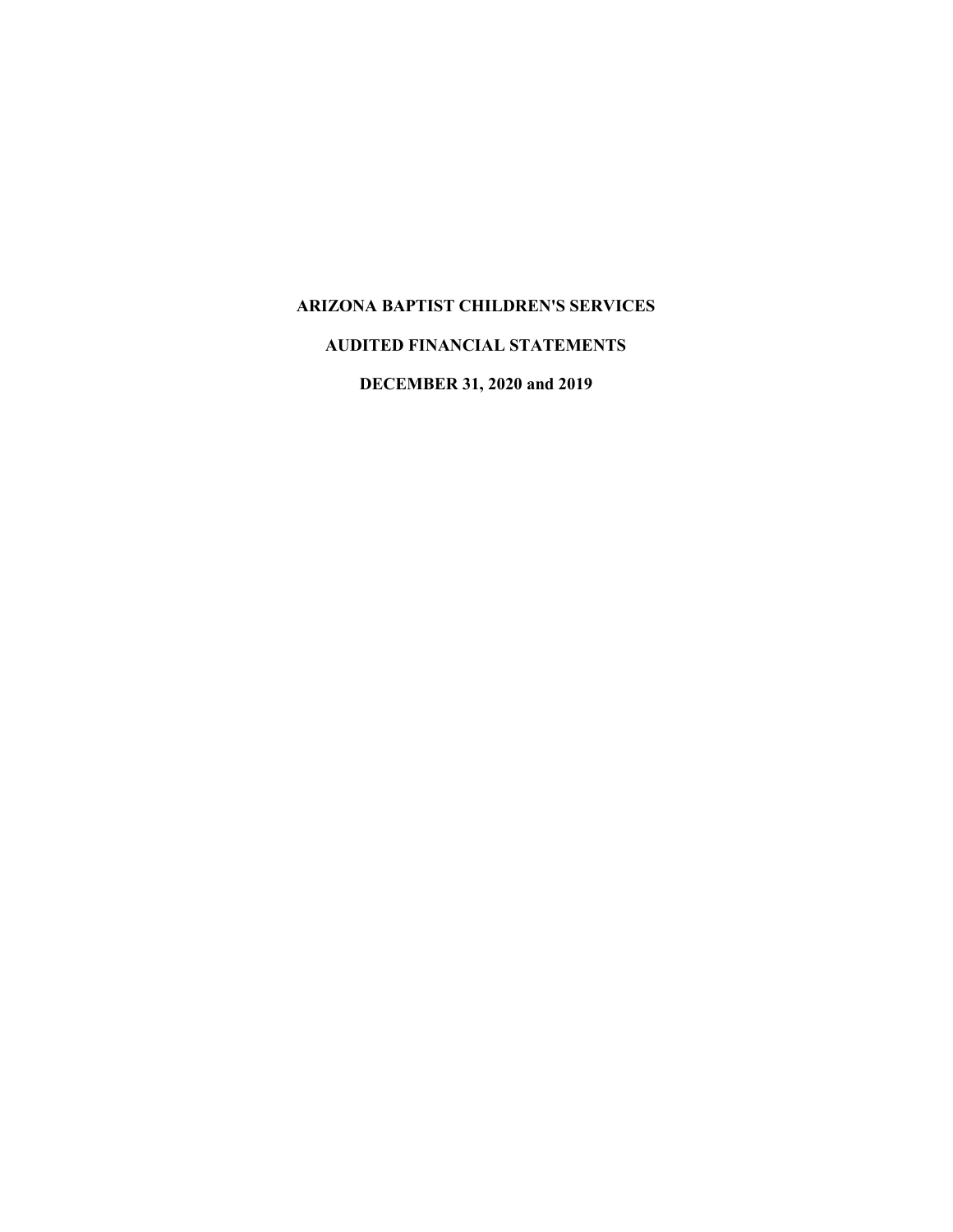## AUDITED FINANCIAL STATEMENTS

# December 31, 2020 and 2019

## Table of Contents

|                                                                                                                                                                                                                                                                           |  |                                     |  | Page           |
|---------------------------------------------------------------------------------------------------------------------------------------------------------------------------------------------------------------------------------------------------------------------------|--|-------------------------------------|--|----------------|
| Independent Auditor's Report and the contract of the contract of the contract of the contract of the contract of the contract of the contract of the contract of the contract of the contract of the contract of the contract                                             |  |                                     |  | 1              |
| <b>Financial Statements:</b>                                                                                                                                                                                                                                              |  |                                     |  |                |
| Statements of Financial Position.                                                                                                                                                                                                                                         |  |                                     |  | 2              |
| Statements of Activities.<br>the contract of the contract of the contract of the                                                                                                                                                                                          |  |                                     |  | 3              |
| Statement of Functional Expenses 2020.                                                                                                                                                                                                                                    |  |                                     |  | $\overline{4}$ |
| Statement of Functional Expenses 2019.                                                                                                                                                                                                                                    |  |                                     |  | 5              |
| <b>Statements of Cash Flows</b>                                                                                                                                                                                                                                           |  | and the contract of the contract of |  | 6              |
| Notes to Financial Statements<br>$\mathcal{L}(\mathcal{A})$ is a subset of the set of the set of the set of the set of the set of the set of the set of the set of the set of the set of the set of the set of the set of the set of the set of the set of the set of the |  |                                     |  |                |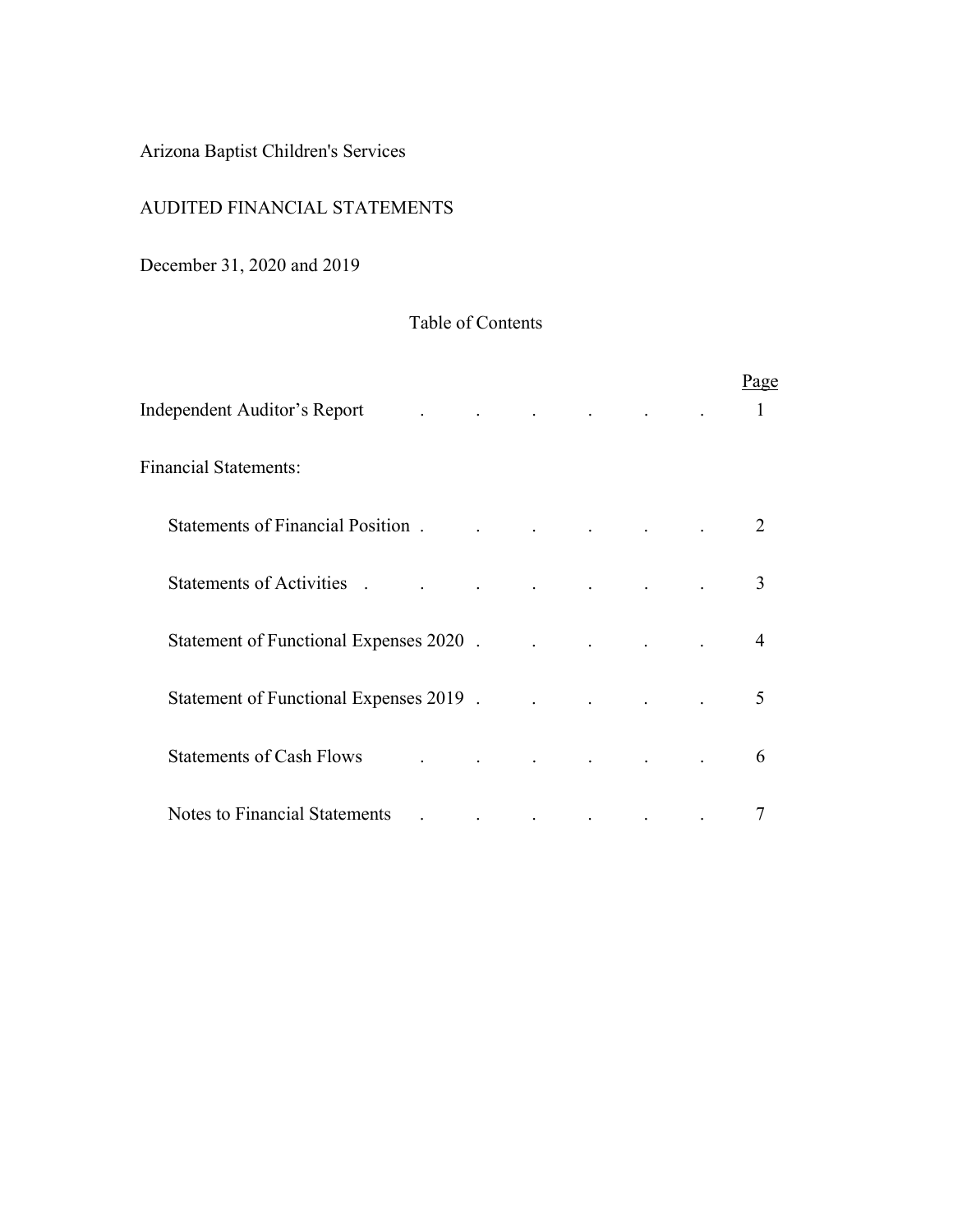

#### INDEPENDENT AUDITOR'S REPORT

The Board of Trustees Arizona Baptist Children's Services

We have audited the accompanying financial statements of Arizona Baptist Children's Services (a nonprofit organization), which comprise the statement of financial position as of December 31, 2020, and the related statements of activities, functional expenses, and cash flows for the year then ended, and the related notes to the financial statements.

#### Management's Responsibility for the Financial Statements

Management is responsible for the preparation and fair presentation of these financial statements in accordance with accounting principles generally accepted in the United States of America; this includes the design, implementation, and maintenance of internal control relevant to the preparation and fair presentation of financial statements that are free from material misstatement, whether due to fraud or error.

#### Auditor's Responsibility

Our responsibility is to express an opinion on these financial statements based on our audit. We conducted our audit in accordance with auditing standards generally accepted in the United States of America. Those standards require that we plan and perform the audit to obtain reasonable assurance about whether the financial statements are free from material misstatement.

An audit involves performing procedures to obtain audit evidence about the amounts and disclosures in the financial statements. The procedures selected depend on the auditor's judgment, including the assessment of the risks of material misstatement of the financial statements, whether due to fraud or error. In making those risk assessments, the auditor considers internal control relevant to the entity's preparation and fair presentation of the financial statements in order to design audit procedures that are appropriate in the circumstances, but not for the purpose of expressing an opinion on the effectiveness of the entity's internal control. Accordingly, we express no such opinion. An audit also includes evaluating the appropriateness of accounting policies used and the reasonableness of significant accounting estimates made by management, as well as evaluating the overall presentation of the financial statements.

We believe that the audit evidence we have obtained is sufficient and appropriate to provide a basis for our audit opinion.

#### Opinion

In our opinion, the financial statements referred to above present fairly, in all material respects, the financial position of Arizona Baptist Children's Services as of December 31, 2020, and the changes in its net assets and its cash flows for the year then ended in accordance with accounting principles generally accepted in the United States of America.

Mara G*Mana CPA* 

Phoenix, AZ June 16, 2021 Arizona Baptist Children's Services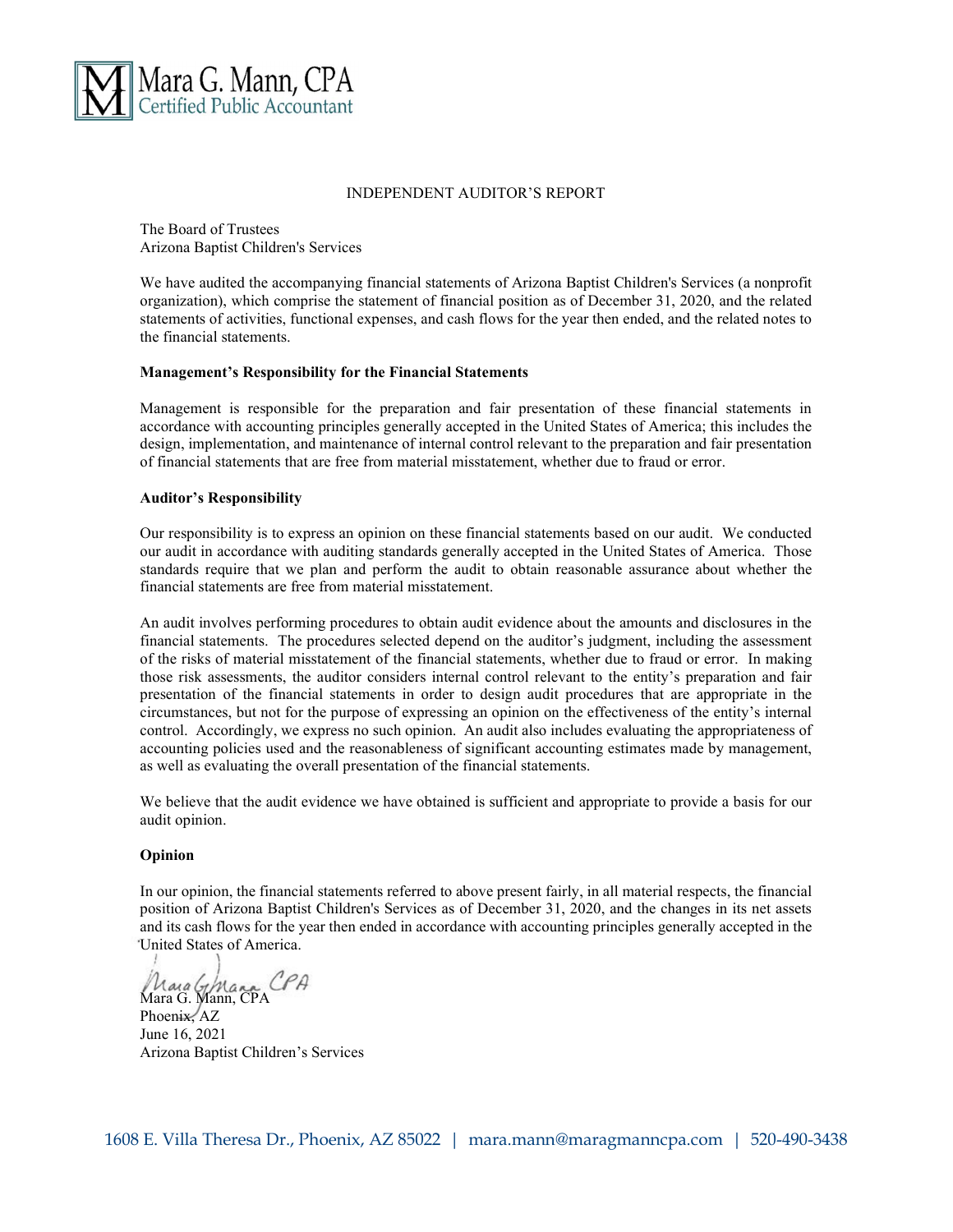## Arizona Baptist Children's Services STATEMENTS OF FINANCIAL POSITION As of December 31,

|                                            |     |              |    | 2020         |    |           |                 |    | 2019         |    |           |
|--------------------------------------------|-----|--------------|----|--------------|----|-----------|-----------------|----|--------------|----|-----------|
|                                            |     | Without      |    | With         |    |           | Without         |    | With         |    |           |
|                                            |     | Donor        |    | Donor        |    |           | Donor           |    | Donor        |    |           |
|                                            |     | Restrictions |    | Restrictions |    | Total     | Restrictions    |    | Restrictions |    | Total     |
| <b>ASSETS</b>                              |     |              |    |              |    |           |                 |    |              |    |           |
| <b>Current Assets:</b>                     |     |              |    |              |    |           |                 |    |              |    |           |
| Cash                                       | S.  | 1,031,359    |    |              | \$ | 1,031,359 | \$<br>181,446   |    |              | \$ | 181,446   |
| Accounts receivable, net - Note 2          |     | 509,015      |    |              |    | 509,015   | 576,390         |    |              |    | 576,390   |
| Promises to give - Note 3                  |     | 564,341      |    |              |    | 564,341   | 121,065         |    |              |    | 121,065   |
| <b>Total Current Assets</b>                |     | 2,104,715    |    |              |    | 2,104,715 | 878,901         |    |              |    | 878,901   |
| Investments - Note 4                       |     |              | S. | 1,155,818    |    | 1,155,818 |                 | S  | 1,150,570    |    | 1,150,570 |
| Property and Equipment - Note 5            |     | 4,296,808    |    |              |    | 4,296,808 | 4,277,822       |    |              |    | 4,277,822 |
| Beneficial Interests In A Trust - Note 6   |     | 240,270      |    |              |    | 240,270   | 173,743         |    |              |    | 173,743   |
| <b>Other Assets</b>                        |     | 5,000        |    |              |    | 5,000     | 11,500          |    |              |    | 11,500    |
| <b>Total Assets</b>                        | -SS | 6,646,793    | S  | 1,155,818    | S  | 7,802,611 | 5,341,966       | S  | 1,150,570    | S  | 6,492,536 |
| <b>LIABILITIES AND NET ASSETS</b>          |     |              |    |              |    |           |                 |    |              |    |           |
| <b>Current Liabilities:</b>                |     |              |    |              |    |           |                 |    |              |    |           |
| Line of credit                             |     |              |    |              |    |           | \$<br>295,230   |    |              | \$ | 295,230   |
| Accounts payable                           | \$  | 193,990      |    |              | \$ | 193,990   | 246,687         |    |              |    | 246,687   |
| Accrued payroll and taxes                  |     | 132,323      |    |              |    | 132,323   | 131,769         |    |              |    | 131,769   |
| Accrued paid time off                      |     | 207,360      |    |              |    | 207,360   | 235,223         |    |              |    | 235,223   |
| <b>Total Current Liabilities</b>           |     | 533,673      |    |              |    | 533,673   | 908,909         |    |              |    | 908,909   |
| <b>NET ASSETS</b>                          |     | 6,113,120    | S. | 1,155,818    |    | 7,268,938 | 4,433,057       | S  | 1,150,570    |    | 5,583,627 |
| <b>Total Liabilities and Net Assets \$</b> |     | 6,646,793    | \$ | 1,155,818    | S  | 7,802,611 | \$<br>5,341,966 | \$ | 1,150,570    | \$ | 6,492,536 |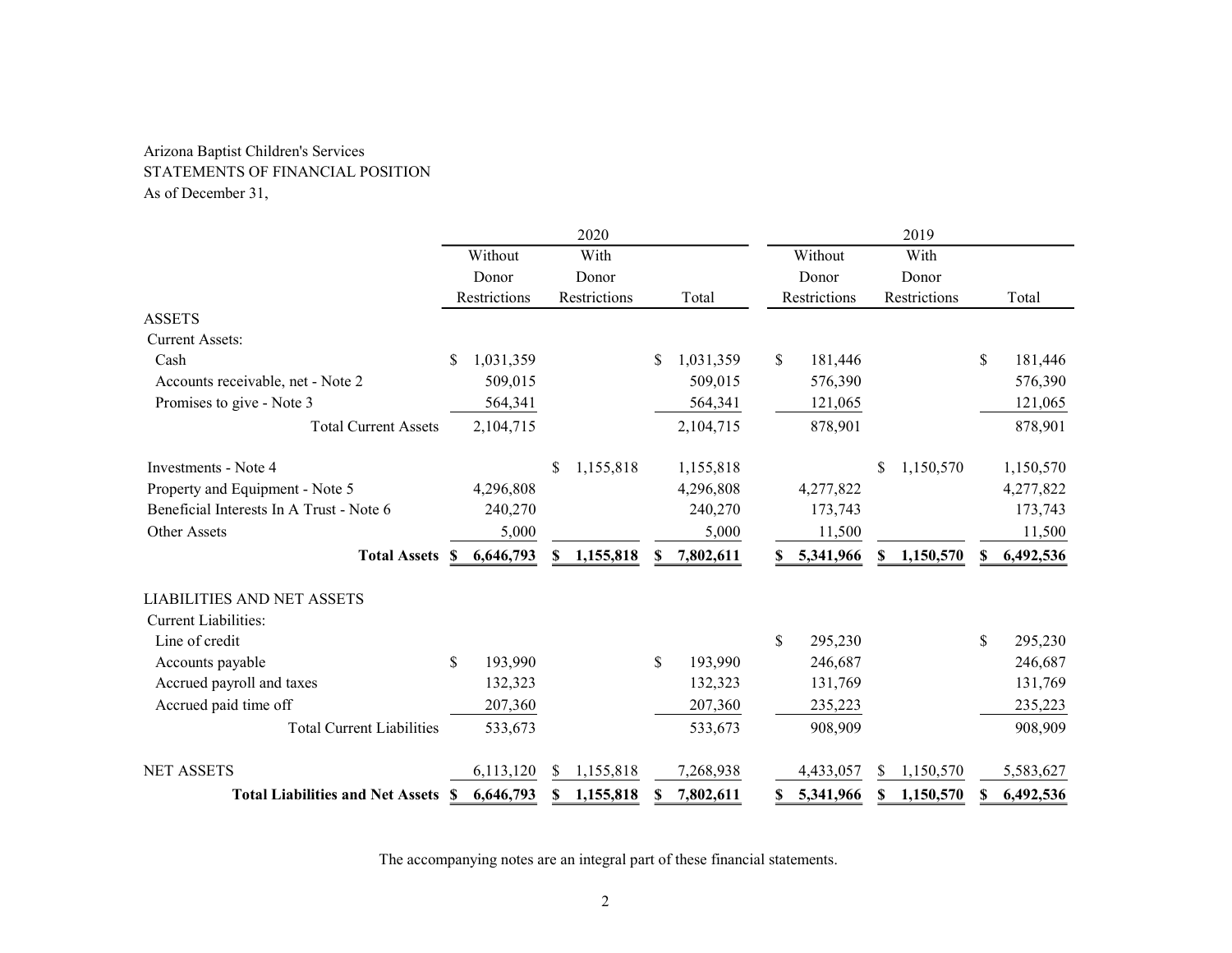## Arizona Baptist Children's Services STATEMENTS OF ACTIVITIES For The Years Ending December 31,

|                                       |                 | 2020           |                 | 2019            |                 |                 |  |
|---------------------------------------|-----------------|----------------|-----------------|-----------------|-----------------|-----------------|--|
|                                       | Without         | With           |                 | Without         | With            |                 |  |
|                                       | Donor           | Donor          |                 | Donor           | Donor           |                 |  |
|                                       | Restrictions    | Restrictions   | Total           | Restrictions    | Restrictions    | Total           |  |
| <b>CHANGES IN NET ASSETS</b>          |                 |                |                 |                 |                 |                 |  |
| Support and Revenue:                  |                 |                |                 |                 |                 |                 |  |
| State contracts                       | 6,522,314<br>\$ |                | 6,522,314<br>S. | \$<br>7,446,264 |                 | \$<br>7,446,264 |  |
| Public contributions                  | 2,041,049       |                | 2,041,049       | 1,430,736       |                 | 1,430,736       |  |
| Paycheck Protection Program - Note 14 | 1,367,246       |                | 1,367,246       |                 |                 |                 |  |
| Private care                          | 160,600         |                | 160,600         | 179,933         |                 | 179,933         |  |
| In-kind contributions                 | 2,154,721       |                | 2,154,721       | 4,618,626       |                 | 4,618,626       |  |
| Other revenue                         | 171,171         |                | 171,171         | 135,289         |                 | 135,289         |  |
| Net assets released from restriction  | 51,760          | (51,760)<br>\$ |                 |                 |                 |                 |  |
| <b>Total Support and Revenue</b>      | 12,468,861      | (51,760)       | 12,417,101      | 13,810,848      |                 | 13,810,848      |  |
| Expenses:                             |                 |                |                 |                 |                 |                 |  |
| Program services                      | 8,619,891       |                | 8,619,891       | 8,886,682       |                 | 8,886,682       |  |
| Supporting services - Administration  | 2,247,730       |                | 2,247,730       | 2,283,296       |                 | 2,283,296       |  |
| <b>Total Expenses</b>                 | 10,867,621      |                | 10,867,621      | 11,169,978      |                 | 11,169,978      |  |
| <b>Increase in Net Assets</b>         |                 |                |                 |                 |                 |                 |  |
| <b>Before Other Income</b>            | 1,601,240       |                | 1,549,480       | 2,640,870       |                 | 2,640,870       |  |
| Other Income - Note 9                 | 78,823          | \$<br>57,008   | 135,831         | 56,388          | 129,544<br>\$   | 185,932         |  |
| <b>Increase in Net Assets</b>         | 1,680,063       | 57,008         | 1,685,311       | 2,697,258       | 129,544         | 2,826,802       |  |
| NET ASSETS BEGINNING OF YEAR          | 4,433,057       | 1,150,570      | 5,583,627       | 1,735,799       | 1,021,026       | 2,756,825       |  |
| <b>NET ASSETS END OF YEAR</b>         | 6,113,120<br>S  | 1,155,818<br>S | 7,268,938       | 4,433,057<br>S  | 1,150,570<br>S. | \$5,583,627     |  |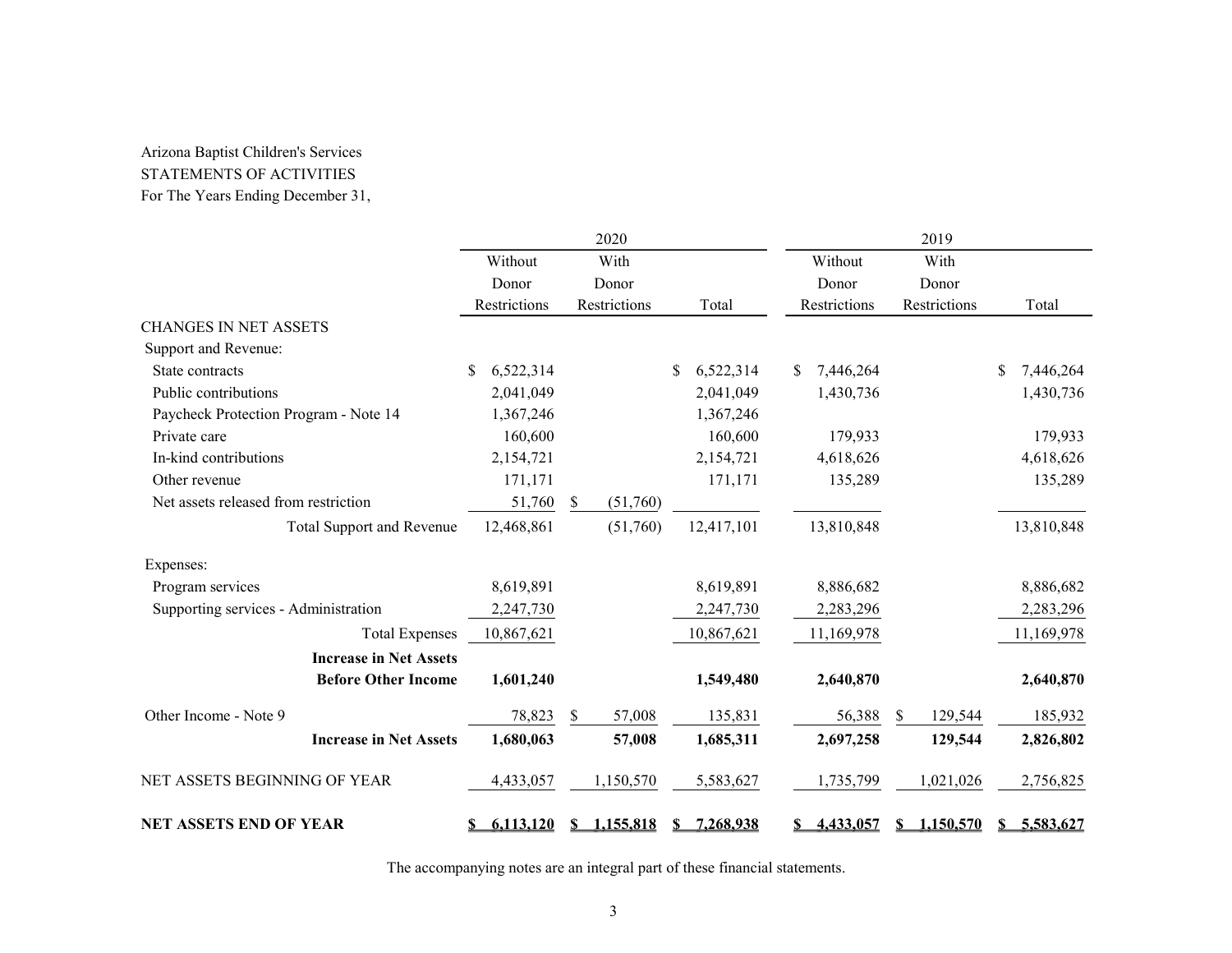## STATEMENTS OF FUNCTIONAL EXPENSES

## For the Year Ending December 31, 2020

|                             |    | Program Services |     |             |    |                       |    |           |    |                                            |                 |
|-----------------------------|----|------------------|-----|-------------|----|-----------------------|----|-----------|----|--------------------------------------------|-----------------|
|                             |    | Parent Aide      |     | Foster Care |    | All Other<br>Programs |    | Total     |    | Supporting<br>Services -<br>Administration | Total           |
| Salaries and wages          | \$ | 2,558,977        | \$. | 844,031     | \$ | 777,010               | \$ | 4,180,018 | \$ | 1,400,382                                  | \$<br>5,580,400 |
| Payroll taxes               |    | 184,770          |     | 62,560      |    | 47,864                |    | 295,194   |    | 96,027                                     | 391,221         |
|                             |    |                  |     |             |    |                       |    |           |    |                                            |                 |
| Employee benefits           |    | 582,995          |     | 182,593     |    | 122,357               |    | 887,945   |    | 207,379                                    | 1,095,324       |
| Advertising                 |    | 130              |     | 3,822       |    | 5,033                 |    | 8,985     |    | 26,753                                     | 35,738          |
| Bad debt expense            |    |                  |     |             |    |                       |    |           |    | 20,424                                     | 20,424          |
| Communications              |    | 32,241           |     | 10,883      |    | 20,205                |    | 63,329    |    | 24,850                                     | 88,179          |
| Depreciation                |    | 62,537           |     | 8,933       |    | 40,626                |    | 112,096   |    | 16,251                                     | 128,347         |
| Equipment rental            |    | 26,893           |     | 9,805       |    | 8,405                 |    | 45,103    |    | 6,409                                      | 51,512          |
| Insurance                   |    |                  |     |             |    |                       |    |           |    | 123,696                                    | 123,696         |
| Occupancy (rent, utilities) |    | 44,460           |     | 21,193      |    | 71,931                |    | 137,584   |    | 22,589                                     | 160,173         |
| Other                       |    | 5,178            |     | 4,509       |    | 32,040                |    | 41,727    |    | 104,179                                    | 145,906         |
| Postage                     |    | 1,746            |     | 541         |    | 5,212                 |    | 7,499     |    | 11,690                                     | 19,189          |
| Printing                    |    | 374              |     | 131         |    | 304                   |    | 809       |    | 1,735                                      | 2,544           |
| Professional services       |    |                  |     |             |    |                       |    |           |    | 16,956                                     | 16,956          |
| Purchased services          |    | 39,577           |     | 20,935      |    | 7,477                 |    | 67,989    |    | 51,198                                     | 119,187         |
| Repairs and maintenance     |    | 15,081           |     | 8,538       |    | 60,716                |    | 84,335    |    | 81,426                                     | 165,761         |
| Supplies                    |    | 9,502            |     | 13,515      |    | 2,165,364             |    | 2,188,381 |    | 13,414                                     | 2,201,795       |
| Vehicle costs               |    | 464,574          |     | 19,307      |    | 15,016                |    | 498,897   |    | 22,372                                     | 521,269         |
|                             | S  | 4,029,035        |     | 1,211,296   |    | 3,379,560             |    | 8,619,891 | S. | 2,247,730                                  | \$10,867,621    |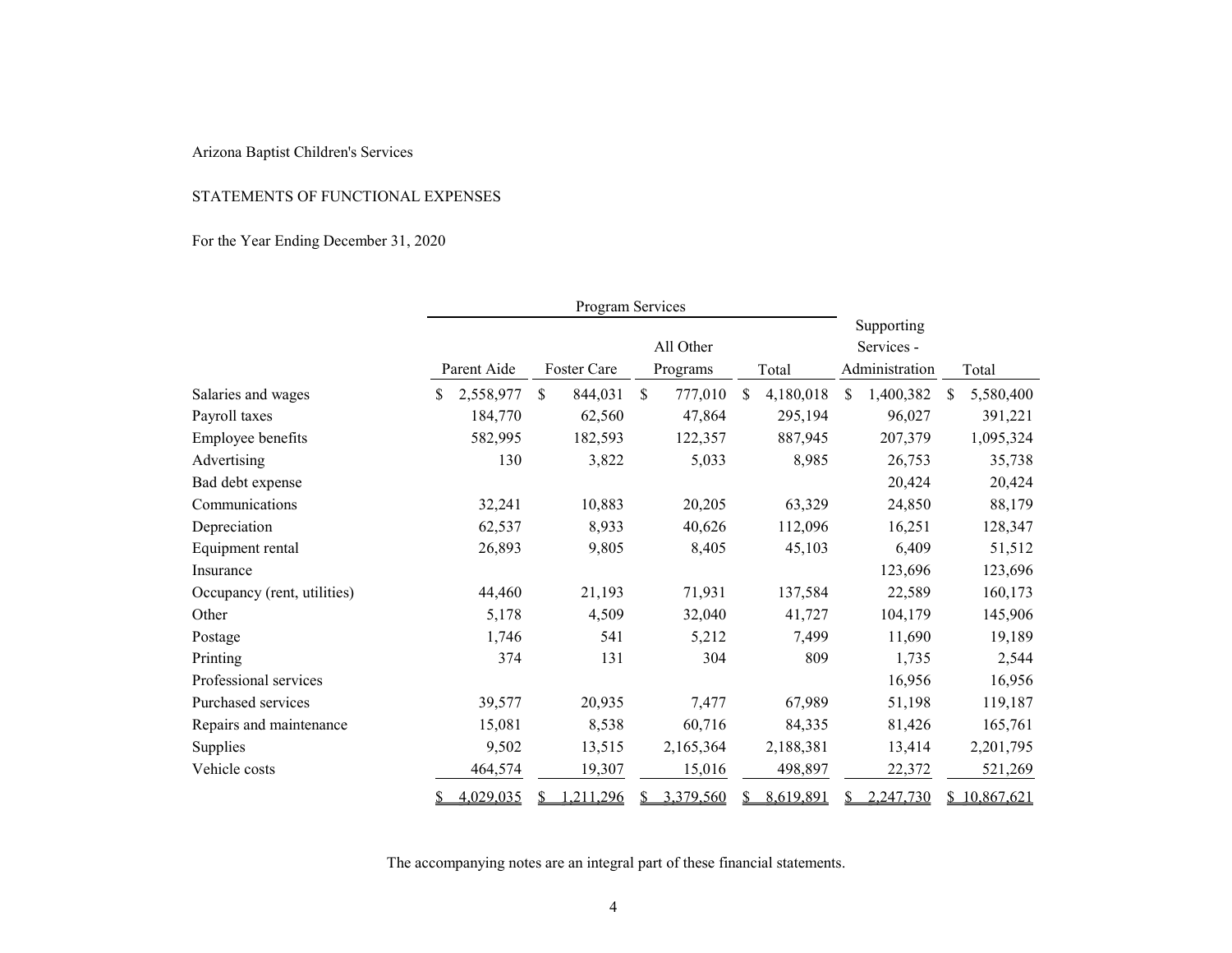## STATEMENTS OF FUNCTIONAL EXPENSES

## For the Year Ending December 31, 2019

|                             |    | Program Services |     |             |    |                       |    |           |                                            |                 |
|-----------------------------|----|------------------|-----|-------------|----|-----------------------|----|-----------|--------------------------------------------|-----------------|
|                             |    | Parent Aide      |     | Foster Care |    | All Other<br>Programs |    | Total     | Supporting<br>Services -<br>Administration | Total           |
| Salaries and wages          | \$ | 2,924,572        | \$. | 787,548     | \$ | 892,877               | \$ | 4,604,997 | \$<br>1,319,486                            | \$<br>5,924,483 |
| Payroll taxes               |    | 230,134          |     | 61,126      |    | 51,782                |    | 343,042   | 89,200                                     | 432,242         |
| Employee benefits           |    | 686,564          |     | 170,355     |    | 162,013               |    | 1,018,932 | 282,301                                    | 1,301,233       |
| Advertising                 |    | 488              |     | 2,352       |    | 7,592                 |    | 10,432    | 32,019                                     | 42,451          |
| Bad debt expense            |    |                  |     |             |    |                       |    |           | 12,382                                     | 12,382          |
| Communications              |    | 54,544           |     | 13,438      |    | 26,048                |    | 94,030    | 24,179                                     | 118,209         |
| Depreciation                |    | 11,368           |     | 8,933       |    | 30,546                |    | 50,847    | 48,066                                     | 98,913          |
| Equipment rental            |    | 25,958           |     | 9,453       |    | 7,898                 |    | 43,309    | 5,551                                      | 48,860          |
| Insurance                   |    |                  |     |             |    |                       |    |           | 104,255                                    | 104,255         |
| Occupancy (rent, utilities) |    | 43,087           |     | 17,640      |    | 71,268                |    | 131,995   | 28,520                                     | 160,515         |
| Other                       |    | 12,520           |     | 11,227      |    | 46,994                |    | 70,741    | 115,705                                    | 186,446         |
| Postage                     |    | 2,305            |     | 825         |    | 1,322                 |    | 4,452     | 9,143                                      | 13,595          |
| Printing                    |    | 24               |     | 8           |    | 16                    |    | 48        | 6,853                                      | 6,901           |
| Professional services       |    | 3                |     |             |    |                       |    |           | 14,701                                     | 14,701          |
| Purchased services          |    | 43,344           |     | 21,494      |    | 6,603                 |    | 71,441    | 42,410                                     | 113,851         |
| Repairs and maintenance     |    | 9,962            |     | 22,063      |    | 29,151                |    | 61,176    | 114,110                                    | 175,286         |
| Supplies                    |    | 9,136            |     | 13,909      |    | 1,650,795             |    | 1,673,840 | 9,765                                      | 1,683,605       |
| Vehicle costs               |    | 647,960          |     | 38,170      |    | 21,270                |    | 707,400   | 24,650                                     | 732,050         |
|                             | S  | 4,701,969        |     | 1,178,541   |    | 3,006,175             |    | 8,886,682 | 2,283,296                                  | \$11,169,978    |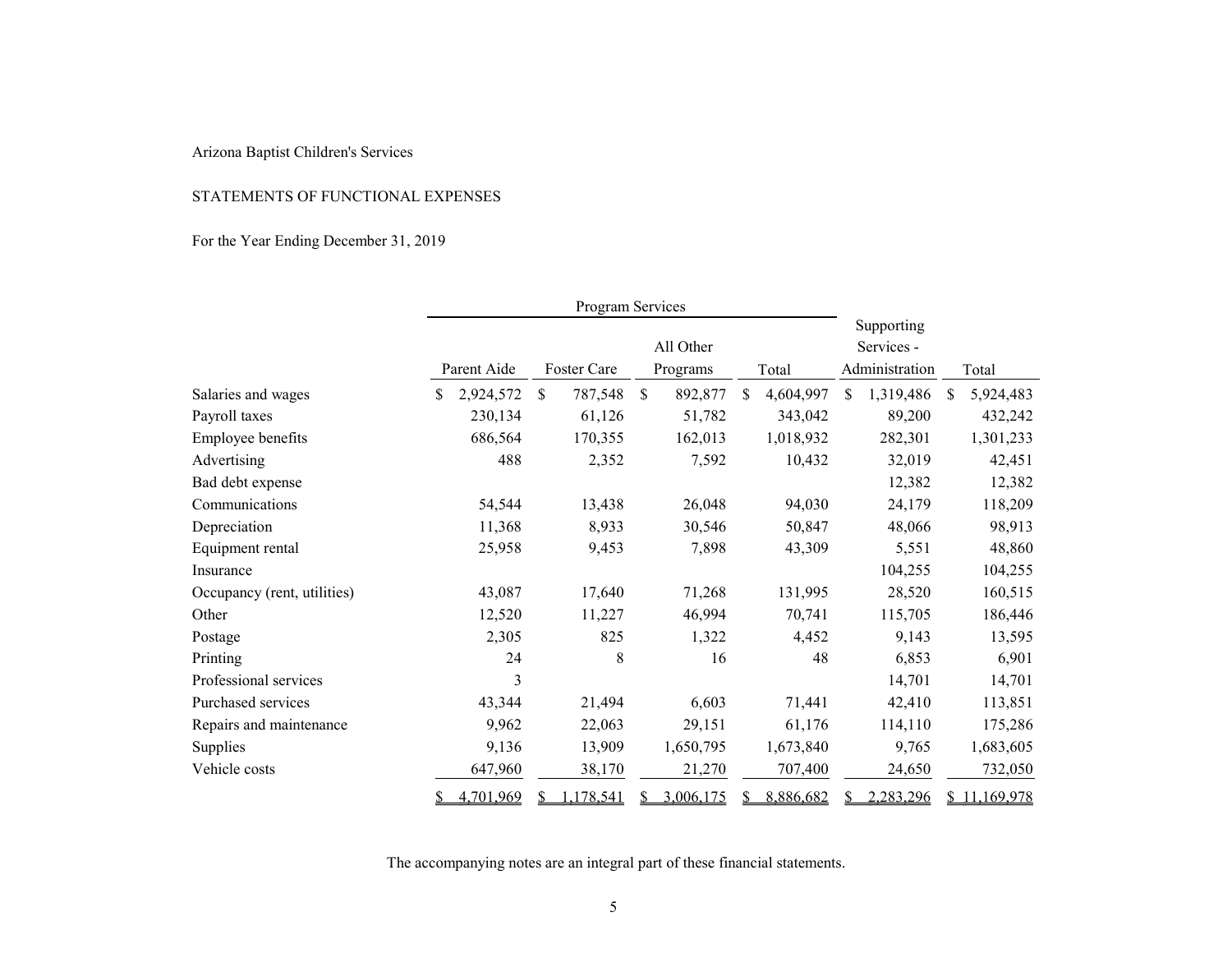## STATEMENTS OF CASH FLOWS

For The Years Ending December 31,

|                                                         | 2020            | 2019            |
|---------------------------------------------------------|-----------------|-----------------|
| CASH FLOWS FROM OPERATING ACTIVITIES:                   |                 |                 |
| Increase in Net Assets                                  | \$<br>1,685,311 | \$<br>2,826,802 |
| Adjustments to reconcile the increase in net assets     |                 |                 |
| to net cash provided (used) by operating activities:    |                 |                 |
| Bad debt expense                                        | 20,424          | 12,382          |
| Depreciation                                            | 128,347         | 98,913          |
| Contributions of property                               |                 | (3, 191, 053)   |
| Split-interest agreements                               | (66, 527)       | (56, 366)       |
| Realized gains on investments                           | 4,393           | (135, 456)      |
| Unrealized (gains) losses on investments                | (50, 303)       | 10,809          |
| Gain on sale of fixed assets                            | (12, 227)       |                 |
| Decrease (increase) in:                                 |                 |                 |
| Accounts receivable                                     | 67,375          | 58,847          |
| Promises to give                                        | (443, 276)      | (6,964)         |
| Other assets                                            | 6,500           | 2,700           |
| (Decrease) increase in:                                 |                 |                 |
| Accounts payable                                        | (52,697)        | 19,682          |
| Accrued payroll and taxes                               | 554             | 1,541           |
| Accrued paid time off                                   | (27, 863)       | 25,839          |
| <b>Net Cash Provided (Used) By Operating Activities</b> | 1,260,011       | (332, 324)      |
| CASH FLOWS FROM INVESTING ACTIVITIES:                   |                 |                 |
| Proceeds from sales of investments                      |                 | 1,074,357       |
| Purchases of investments                                |                 | (933, 825)      |
| Proceeds from sales of property                         | 18,068          |                 |
| Purchases of property and equipment                     | (132, 936)      |                 |
| <b>Net Cash (Used) Provided By Investing Activities</b> | (114, 868)      | 140,532         |
|                                                         |                 |                 |
| CASH FLOWS FROM FINANCING ACTIVITIES:                   |                 |                 |
| Line of credit, net                                     | (295, 230)      | 434             |
| <b>Net Cash (Used) Provided By Financing Activities</b> | (295, 230)      | 434             |
| <b>INCREASE (DECREASE) IN CASH</b>                      | 849,913         | (191, 358)      |
| CASH AT THE BEGINNING OF YEAR                           | 181,446         | 372,804         |
| <b>CASH AT END OF YEAR</b>                              | \$<br>1,031,359 | \$<br>181,446   |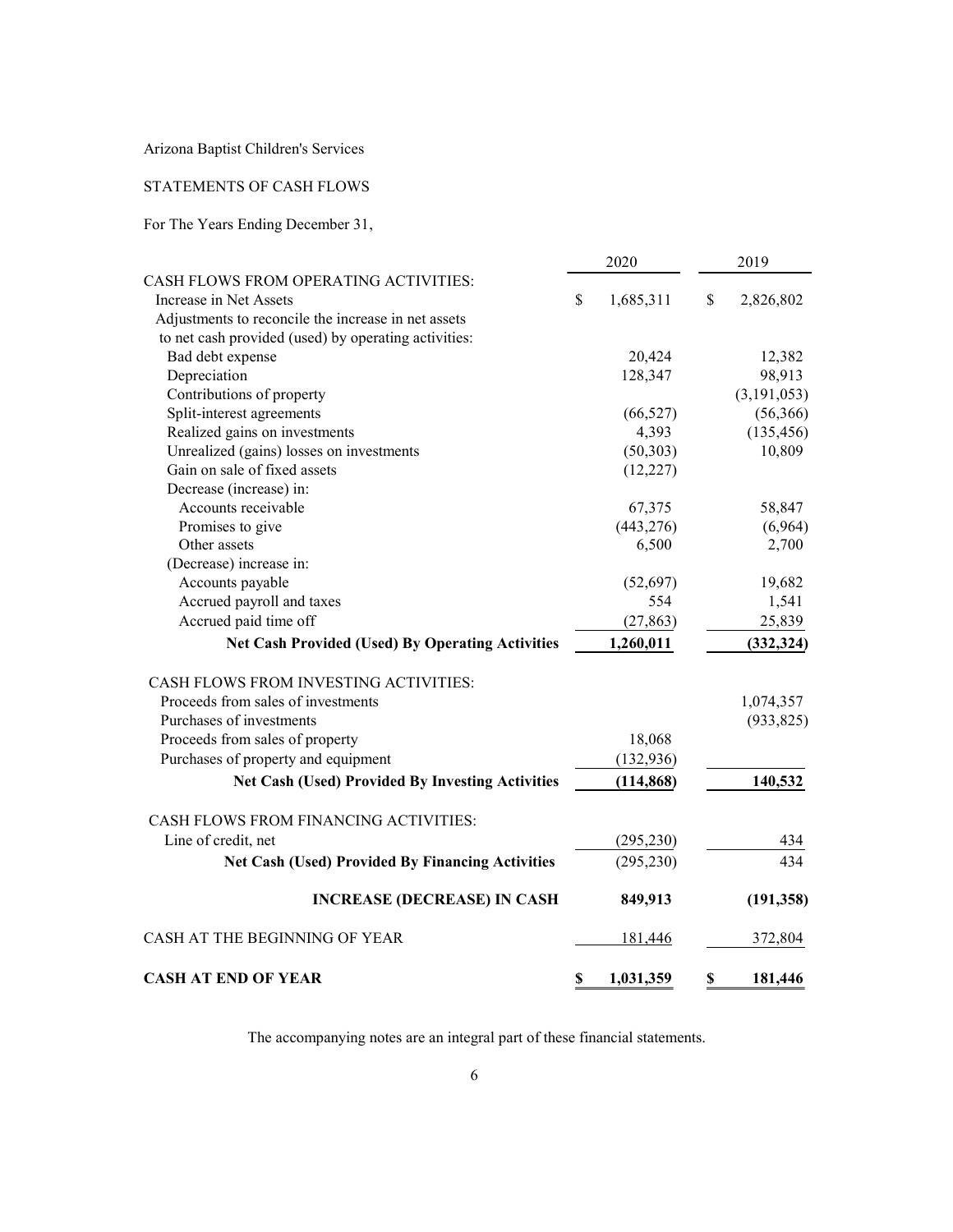#### NOTES TO FINANCIAL STATEMENTS

December 31, 2020 and 2019

#### PURPOSE AND ORGANIZATION

Arizona Baptist Children's Services (ABCS) is a religious nonprofit corporation that provides services to Arizona families and children. These services include: parent aide, foster care services, adoption services, outpatient counseling services, community resource centers and crisis pregnancy services throughout the State of Arizona. The State of Arizona is represented by five regions located in Tucson, Yuma, Phoenix, Bullhead City and Snowflake. The administrative office is located in Tucson.

#### NOTE 1 - SUMMARY OF SIGNIFICANT ACCOUNTING POLICIES

The significant accounting policies are described below:

Basis of Accounting - The accompanying financial statements have been prepared on the accrual basis of accounting in accordance with U.S. generally accepted accounting principles.

Basis of Presentation - ABCS is required to report information regarding its financial position and activities according to two classes of net assets: without donor restrictions and with donor restrictions. These net assets classifications are described as follows:

Without Donor Restrictions (previously known as "Unrestricted Net Assets") - not subject to donorimposed restrictions. These net assets may be designated for specific purposes or locations by action of the Board of Directors.

With Donor Restrictions:

Temporarily Restricted Net Assets - subject to donor-imposed stipulations that may be fulfilled by actions of ABCS to meet the stipulations or become unrestricted at the date specified by the donor.

Permanently Restricted Net Assets - subject to donor-imposed stipulations that they be retained and invested permanently.

Cash and Cash Equivalents - ABCS considers all unrestricted highly liquid investments with an initial maturity of three months or less to be cash equivalents.

Accounts Receivable - Accounts receivable are mostly from State government agencies for services rendered. Accounts receivable are not recorded until the related service is provided. Accounts receivable are stated at the amount management expects to collect. Management provides for estimated uncollectible amounts by providing a bad debt valuation allowance, based on its assessment of the collectability of the accounts. Management provided a bad debt allowance of \$20,000 at December 31, 2020 and 2019.

Promises to Give - Contributions are recognized when the donor makes a promise to give to ABCS that is, in substance, unconditional. ABCS uses the allowance method to determine uncollectible promises receivable. The allowance is based on prior years' experience and management's analysis of specific promises made. No bad debt allowance was provided for 2020 or 2019.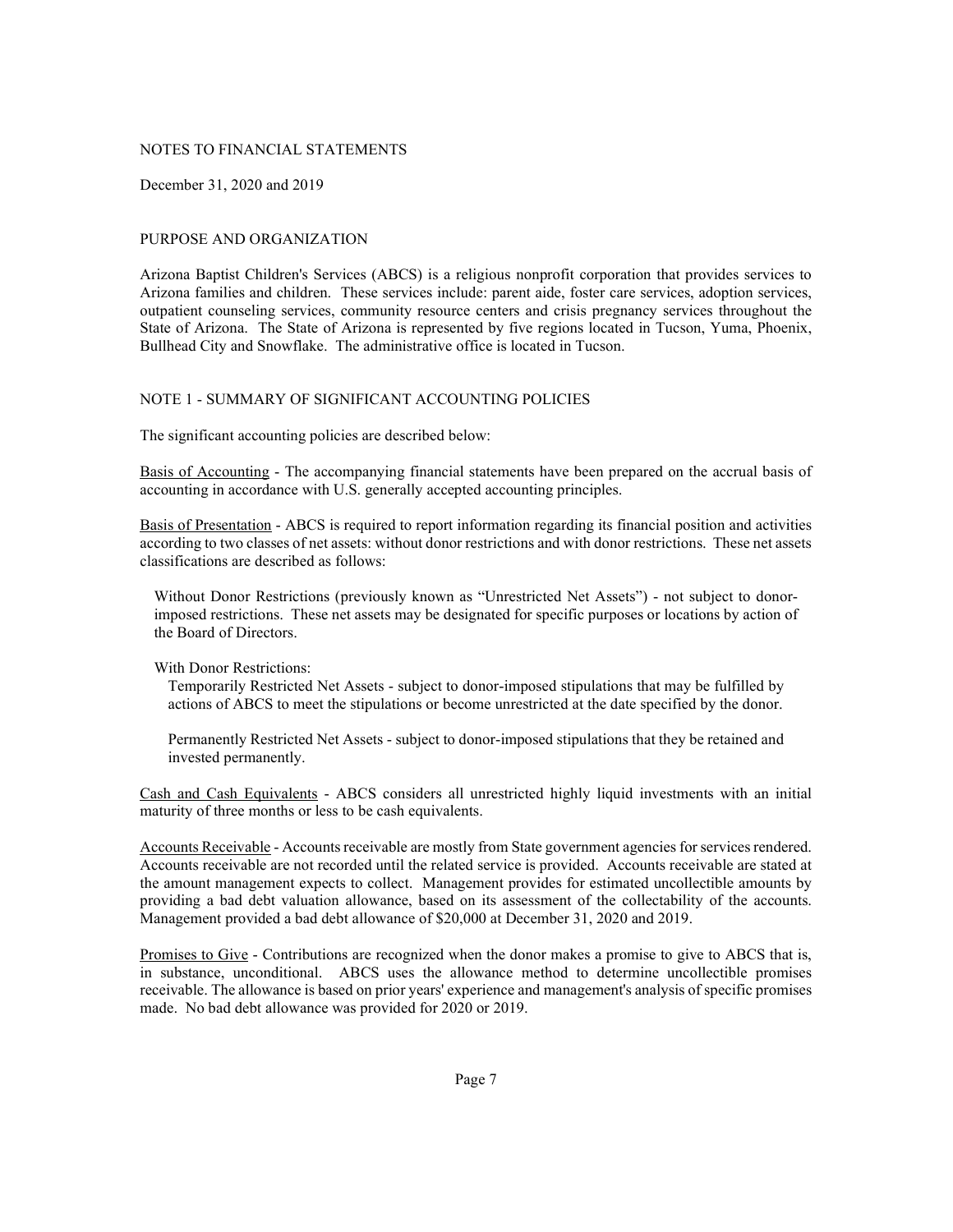#### NOTES TO FINANCIAL STATEMENTS

December 31, 2020 and 2019

#### NOTE 1 - SUMMARY OF SIGNIFICANT ACCOUNTING POLICIES (Continued)

Investments - ABCS carries investments in marketable equity and debt securities with readily determinable fair values at their fair values in the Statement of Financial Position. Unrealized gains and losses are included in the change in net assets in the accompanying Statement of Activities. Investments are presented based on a fair value hierarchy as follows:

Level 1 - Quoted prices in active markets for identical assets. Level 2 - ABCS does not use Level 2. Level 3 - Unobservable inputs when observable inputs are not available.

Property and Equipment - Acquisitions or donations of property and equipment with a cost in excess of \$5,000 and all expenses for repairs, maintenance, renewals, and betterments that materially prolong the useful lives of assets are capitalized. Property and equipment are carried at cost or, if donated, fair market value at the date of donation. Depreciation is computed using the straight-line method over the estimated useful lives of the respective assets.

Donated Property and Equipment - Donations of property and equipment are recorded as contributions at fair market value at the date of donation. Assets donated with explicit restrictions regarding their use and contributions of cash that must be used to acquire property and equipment are reported as increases in restricted net assets. During 2019, ABCS received contributions of real estate valued and recorded at \$3,191,000.

Donated marketable securities and other noncash donations are recorded as contributions at their fair values at the date of donation.

Support and Revenue - Support and revenue consists mainly of contributions from the public and a contract with the State of Arizona. Revenue from the contract with the State of Arizona is recorded as earned when services are rendered. Contribution revenue is recorded when promised by the donor.

Contributions received are recorded as increases in unrestricted, temporarily restricted, or permanently restricted support, depending on the existence and/or nature of any donor restrictions. Donor-restricted support whose restrictions are met in the same reporting period are reported as unrestricted support.

Donated Services - Donated services are recognized as contributions if the services (a) create or enhance nonfinancial assets or (b) require specialized skills, are performed by people with those skills, and would otherwise be purchased by ABCS. Volunteers also provided services throughout the year that are not recognized as contributions in the financial statements since the recognition criteria were not met.

Investment Income and Gains - Investment income and gains restricted by donors are reported as increases in unrestricted net assets if the restrictions are met (either a stipulated time period ends or a purpose restriction is accomplished) in the reporting period in which the income and gains are recognized.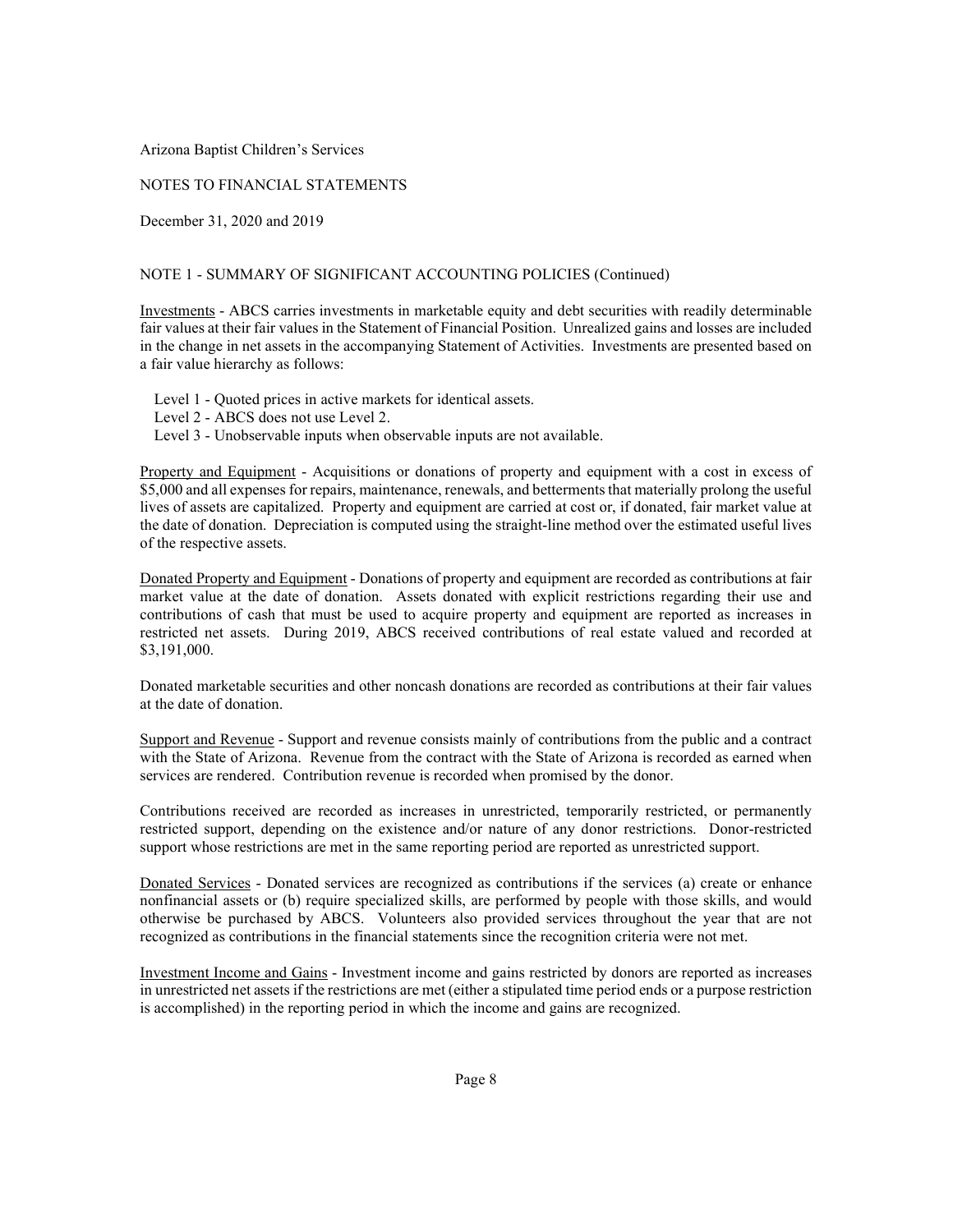### NOTES TO FINANCIAL STATEMENTS

December 31, 2020 and 2019

#### NOTE 1 - SUMMARY OF SIGNIFICANT ACCOUNTING POLICIES (Continued)

Functional Expense Allocation - The costs of providing the various programs and other activities have been summarized on a functional basis in the accompanying Statements of Functional Expenses. Directly identifiable expenses are charged to the respective programs and supporting services. Expenses related to more than one function are allocated to programs and supporting services based on a rational estimation method.

Income Tax Status - ABCS is exempt from federal income tax under Section  $501(c)(3)$  of the Internal Revenue Code. ABCS will maintain its exempt status as long as its operations continue to comply with Internal Revenue Code. ABCS is not a private foundation. At December 31, 2020 and 2019, ABCS had no uncertain tax positions that qualify for either recognition or disclosure in the financial statements.

Use of Estimates - Management uses estimates and assumptions in preparing financial statements. Those estimates and assumptions affect the reported amounts of assets and liabilities, the disclosure of contingent assets and liabilities, and the reported revenues and expenses. Actual results could differ from those estimates.

#### NOTE 2 - ACCOUNTS RECEIVABLE

Accounts receivable at December 31, 2020 and 2019, are wholly from the Arizona Department of Economic Security for services provided, net of an allowance for doubtful accounts of \$20,000.

#### NOTE 3 - PROMISES TO GIVE

Included in promises to give is a residual trust settled to the benefit of ABCS in the amount of \$450,000 which was received by ABCS in 2021.

#### NOTE 4 - INVESTMENTS

Level 1 fair values for investments are determined by reference to quoted market prices and other relevant information generated by market transactions in major exchanges.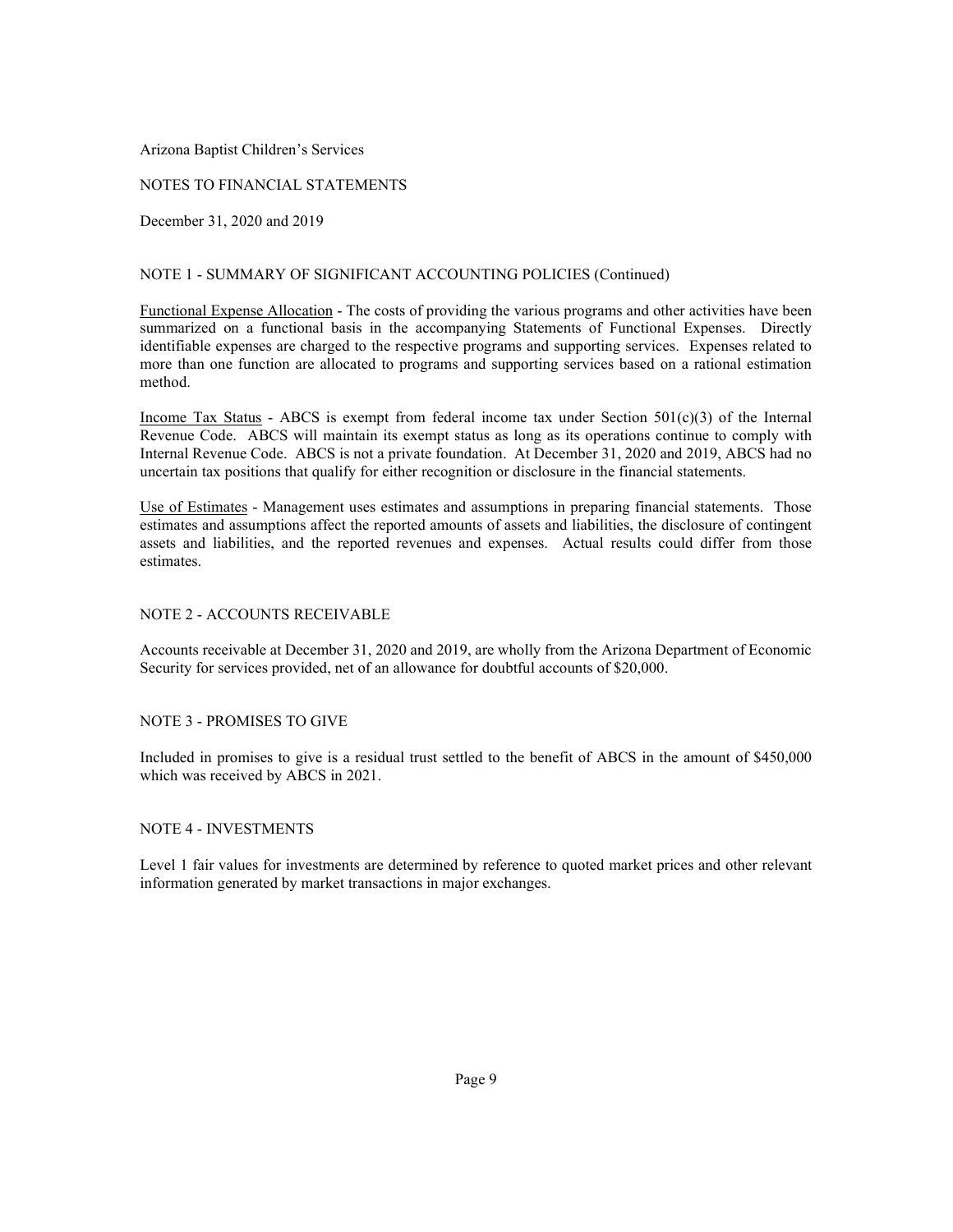### NOTES TO FINANCIAL STATEMENTS

December 31, 2020 and 2019

### NOTE 4 - INVESTMENTS (Continued)

Fair values of investments measured at December 31, 2020 are as follows:

|                    |            | <b>Without Donor Restrictions</b> |             | <b>With Donor Restrictions</b> |
|--------------------|------------|-----------------------------------|-------------|--------------------------------|
|                    | Fair Value | Level 1                           | Fair Value  | Level 1                        |
| Money market funds |            |                                   | \$422,787   | \$422,787                      |
| Equities           |            |                                   | 260,719     | 260,719                        |
| Fixed income       |            |                                   | 348,996     | 348,996                        |
| Mutual funds       |            |                                   | 123,316     | 123,316                        |
|                    |            |                                   | \$1,155,818 | \$1,155,818                    |

Fair values of investments measured at December 31, 2019 are as follows:

|                    | <b>Without Donor Restrictions</b> |         |             | With Donor Restrictions |
|--------------------|-----------------------------------|---------|-------------|-------------------------|
|                    | Fair Value                        | Level 1 | Fair Value  | Level 1                 |
| Money market funds |                                   |         | \$1,123,534 | \$1,123,534             |
| Equities           |                                   |         | 6.050       | 6.050                   |
| Mutual funds       |                                   |         | 20,986      | 20,986                  |
|                    |                                   |         | \$1,150,570 | \$1,150,570             |

Investment income consisted of the following:

|                           | <b>Without Donor Restrictions</b> |      | With Donor Restrictions |           |  |
|---------------------------|-----------------------------------|------|-------------------------|-----------|--|
|                           | 2020                              | 2019 | 2020                    | 2019      |  |
| Interest and dividends    |                                   |      | \$2,533                 | \$17,253  |  |
| Investment expenses       |                                   |      | (220)                   | (12,302)  |  |
| Realized gains            |                                   |      | 4,393                   | 135,456   |  |
| Unrealized gains (losses) |                                   |      | 50,303                  | (10, 863) |  |
| Net investment income     |                                   |      | \$57,009                | \$129,544 |  |

#### NOTE 5 - PROPERTY AND EQUIPMENT

Property and equipment consist of the following:

|                               | 2020        | 2019        | $_{1ves}$ |
|-------------------------------|-------------|-------------|-----------|
| Land                          | \$857,000   | \$ 857,000  |           |
| Buildings and improvements    | 3,910,192   | 3,858,192   | $10 - 30$ |
| Furniture and equipment       | 52,387      | 52,387      | $3 - 7$   |
| Vehicles                      | 180,678     | 157,912     |           |
|                               | 5,000,257   | 4,925,491   |           |
| Less accumulated depreciation | (723,449)   | (647,669)   |           |
|                               | \$4,296,808 | \$4,277,822 |           |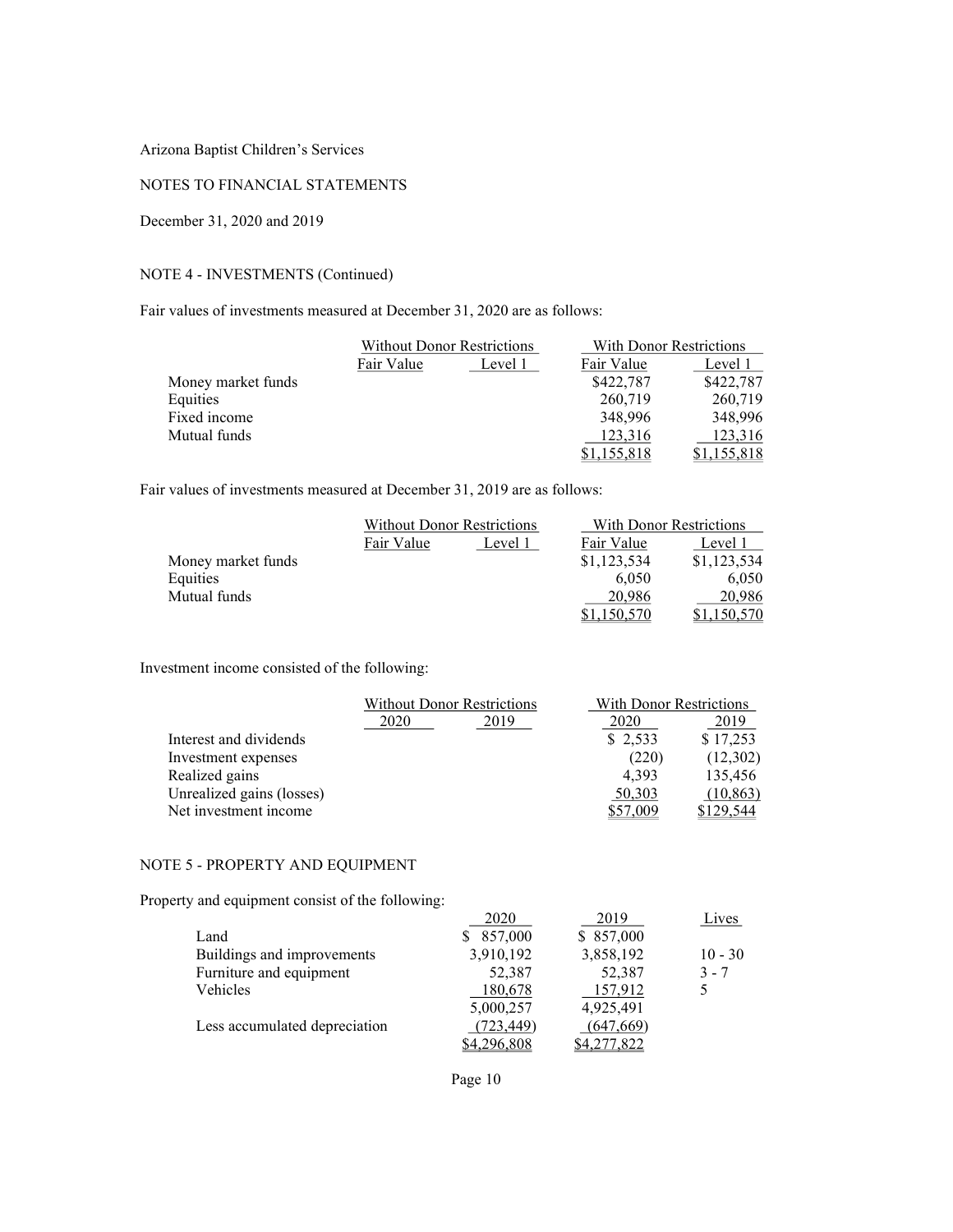#### NOTES TO FINANCIAL STATEMENTS

December 31, 2020 and 2019

#### NOTE 6 - BENEFICIAL INTERESTS IN A TRUST

#### Irrevocable Remainder Trusts - Unrestricted

In 2006, a revocable remainder trust naming ABCS as a remainder beneficiary became irrevocable due to the death of the donors. Under that trust document, ABCS will receive the remaining trust principal after the death of the income beneficiaries. The fair value of the remaining trust principal is estimated based on the future fair value of the trust assets, less payments to income beneficiaries, computed to a present value. Based on the income beneficiary's life expectancy and the .6% and 2.0% discount rates for 2020 and 2019, required by Internal Revenue Service rules, the present value of the future benefits expected to be received by ABCS under this trust is estimated to be \$240,269 and \$173,742 at December 31, 2020 and 2019, respectively.

Fair values of the assets in the above noted trust at December 31 are as follows:

|                    | 2020       |           |            | 2019      |
|--------------------|------------|-----------|------------|-----------|
|                    | Fair Value | Level 1   | Fair Value | Level 1   |
| Money market funds | \$8,209    | 8.209     | 6.587      | 6,587     |
| Equities           | 108,629    | 108,629   | 69.217     | 69.217    |
| Fixed income       | 123.431    | 123.431   | 97.938     | 97.938    |
|                    | \$240,269  | \$240,269 | 173,742    | \$173,742 |

#### NOTE 7 - ENDOWMENT FUNDS – PERMANENTLY RESTRICTED

#### A. Interpretation of Relevant Law

The Board of Trustees of ABCS has interpreted the Uniform Prudent Management of Institutional Funds Act (UPMIFA) as requiring the preservation of the historic dollar value of the original gift as of the gift date of the donor-restricted endowment funds absent explicit donor stipulations to the contrary. As a result of this interpretation, ABCS classifies as permanently restricted net assets (a) the original value of gifts donated to the permanent endowment, (b) the original value of subsequent gifts to the permanent endowment, and (c) accumulations to the permanent endowment made in accordance with the direction of the applicable donor gift instrument at the time the accumulation is added to the fund. The remaining portion of the donorrestricted endowment fund that is not classified in permanently restricted net assets is classified as temporarily restricted net assets until those amounts are appropriated for expenditure by ABCS in a manner consistent with the standard of prudence prescribed by UPMIFA. In accordance with UPMIFA, ABCS considers the following factors in making a determination to appropriate or accumulate donor-restricted endowment funds:

- a. The duration and preservation of the fund
- b. The purposes of the organization and the donor-restricted endowment fund
- c. General economic conditions
- d. The possible effect of inflation and deflation
- e. The expected total return from income and the appreciation of investments
- f. Other resources of the organization
- g. The investment policies of the organization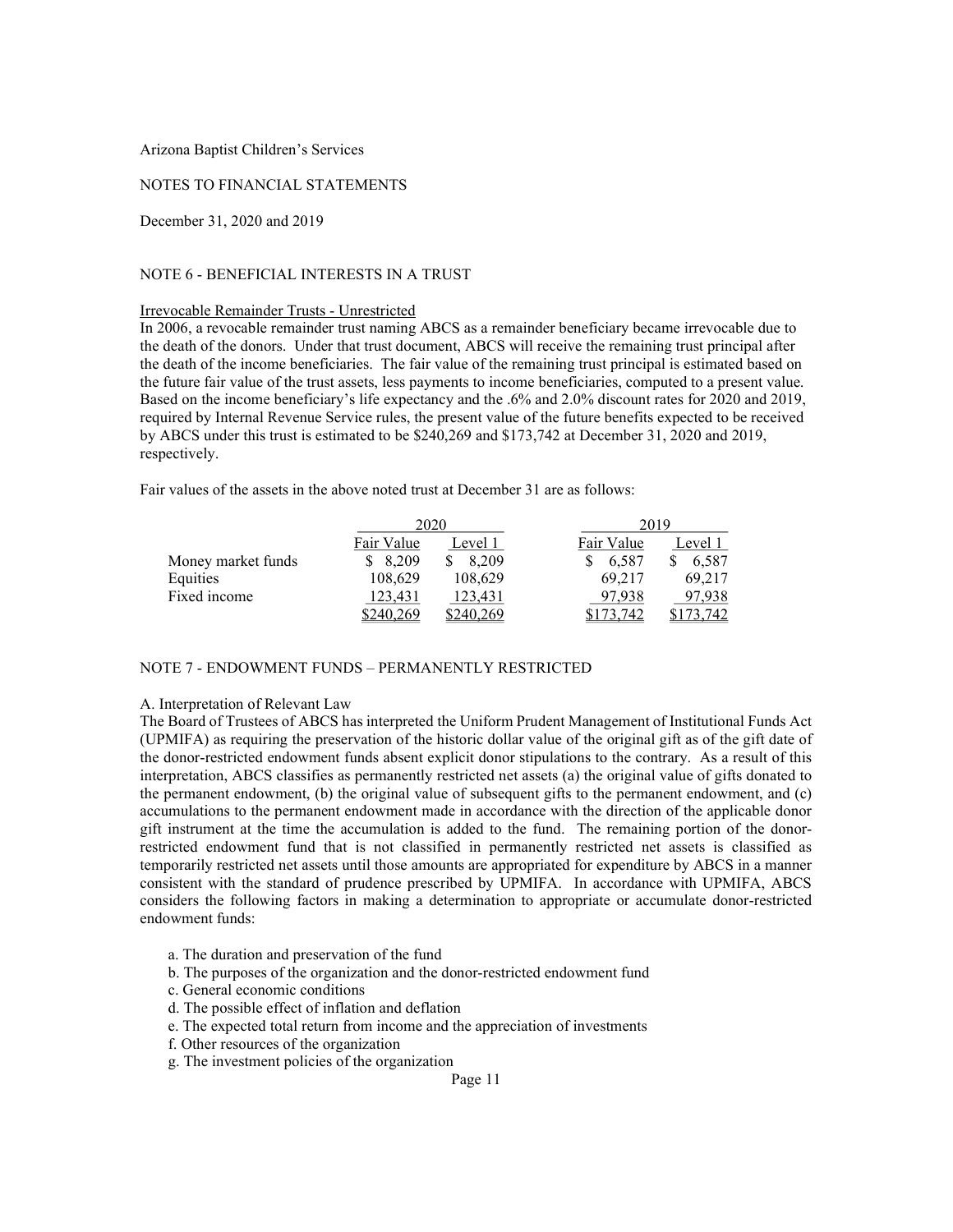#### NOTES TO FINANCIAL STATEMENTS

December 31, 2020 and 2019

#### NOTE 7 - ENDOWMENT FUNDS – PERMANENTLY RESTRICTED (Continued)

#### B. Funds with Deficiencies

From time to time, the fair value of assets associated with donor-restricted endowment funds may fall below the level that the donor or UPMIFA requires ABCS to retain as a fund of perpetual duration. In accordance with GAAP, deficiencies of this nature are reported in unrestricted net assets. There were no such deficiencies as of December 31, 2020 or 2019.

#### C. Return Objectives and Risk Parameters

ABCS has adopted investment and spending policies for endowment assets that attempt to provide a predictable stream of funding to programs supported by its endowments while seeking to maintain the purchasing power of the endowment assets. Endowment assets include those assets of donor-restricted funds that the organization must hold in perpetuity. Under this policy, as approved by the Board of Trustees, the endowment assets are invested in a manner that is intended to produce results that exceed the price and yield results of the S&P 500 index while assuming a moderate level of investment risk. ABCS expects its endowment funds, over time, to provide an average rate of return of 5 percent annually. Actual returns in any given year may vary from this amount.

#### D. Strategies Employed for Achieving Objectives

To satisfy its long-term rate-of-return objectives, ABCS relies on a total return strategy in which investment returns are achieved through both capital appreciation (realized and unrealized) and current yield (interest and dividends). ABCS targets a diversified asset allocation that places a greater emphasis on equity investments to achieve its long-term return objectives within prudent risk constraints.

E. Spending Policy and How the Investment Objectives Relate to Spending Policy

The Carnes Fund specifically provides that 85% of the income may be distributed each year. ABCS under the Smithey/Tulsa Fund distributes funds up to a 5 percent spending policy. Funds received under this policy are unrestricted.

Fair values of endowment investments are listed under Note 4 Investments. Changes in endowment net assets are as follows:

|                            | 2020        | 2019        |
|----------------------------|-------------|-------------|
| Beginning of year          | \$1,150,570 | \$1,021,026 |
| Contributions              |             |             |
| Investment income          | 57,008      | 129,544     |
| Appropriation of endowment |             |             |
| assets for expenditure     | (51,760)    |             |
| End of year                | \$1,155,818 | \$1,150,570 |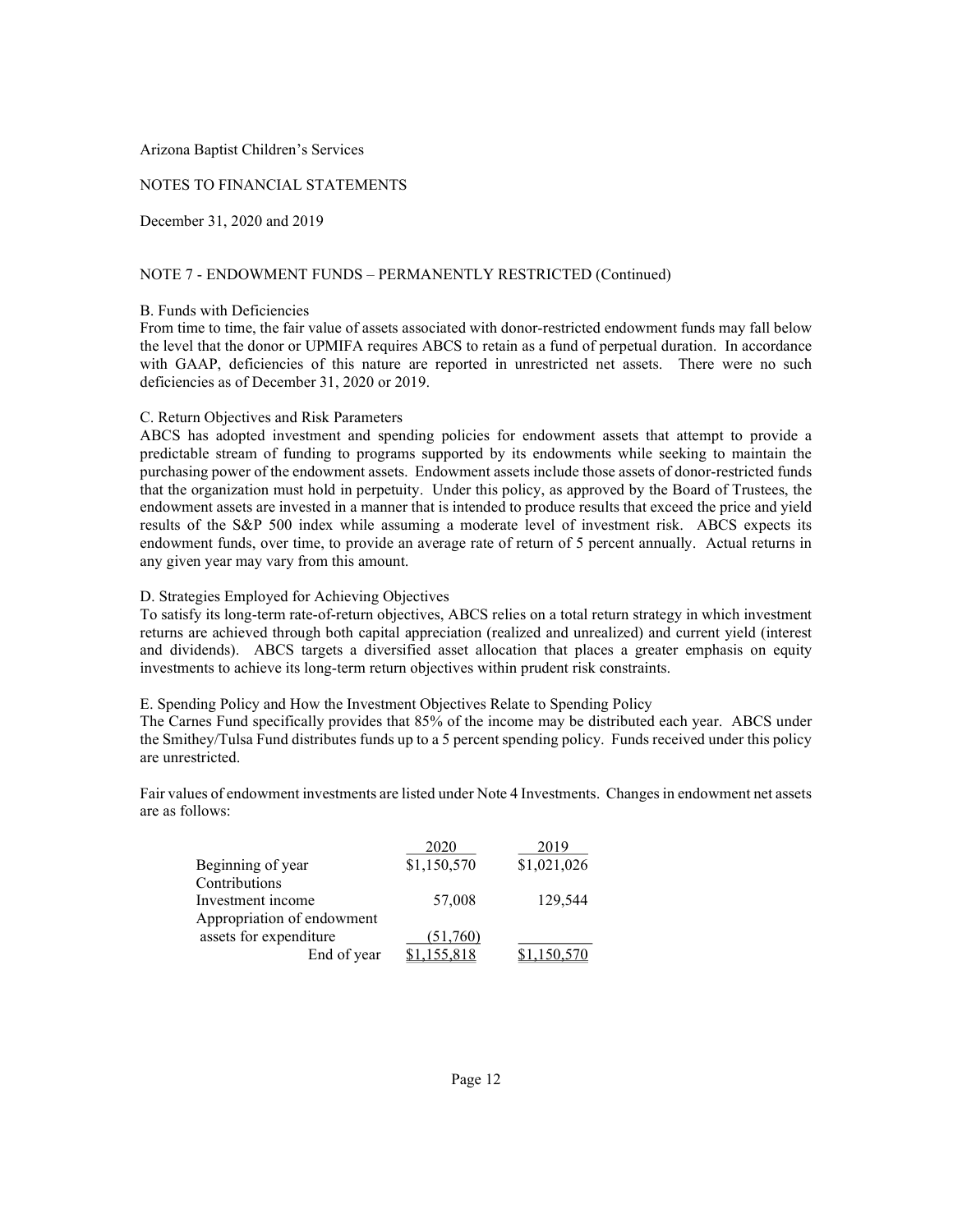#### NOTES TO FINANCIAL STATEMENTS

December 31, 2020 and 2019

#### NOTE 7 - ENDOWMENT FUNDS – PERMANENTLY RESTRICTED (Continued)

The endowment funds consist of:

|               | 2020        | 2019        | Distribution          |
|---------------|-------------|-------------|-----------------------|
| Carnes        | 304.562     | 285,290     | 85% of income         |
| Wade          | 8.187       | 7.898       | Income paid quarterly |
| Smithey/Tulsa | 843,069     | 857,382     | Up to $5\%$           |
|               | \$1,155,818 | \$1,150,570 |                       |

### NOTE 8 - LEASES

ABCS leases various operating facilities under the provisions of long-term lease agreements classified as non-cancellable operating leases for accounting purposes. Rental expenses under the terms of the operating leases totaled \$59,000 and \$68,000 for 2020 and 2019, respectively. The operating leases have remaining non-cancelable lease terms from two to twelve years.

Future minimum rental payments under operating leases that have remaining terms in excess of one year as of December 31 are:

| Year       | Amount    |
|------------|-----------|
| 2021       | \$35,000  |
| 2022       | 25,000    |
| 2023       | 25,000    |
| 2024       | 25,000    |
| 2025       | 25,000    |
| Thereafter | 50,000    |
|            | \$185,000 |

#### NOTE 9 – OTHER INCOME (LOSS)

Other income consists of the following for 2020:

|                                    | Without     |             |           |
|------------------------------------|-------------|-------------|-----------|
|                                    | Donor       | With Donor  |           |
|                                    | Restriction | Restriction | Total     |
| Change in value of split-interests | \$66,487    |             | \$66,487  |
| Investment income, net             | 109         | \$57,008    | 57,117    |
| Gain on sale of assets             | 12.227      |             | 12.227    |
|                                    |             | \$57,008    | \$135,831 |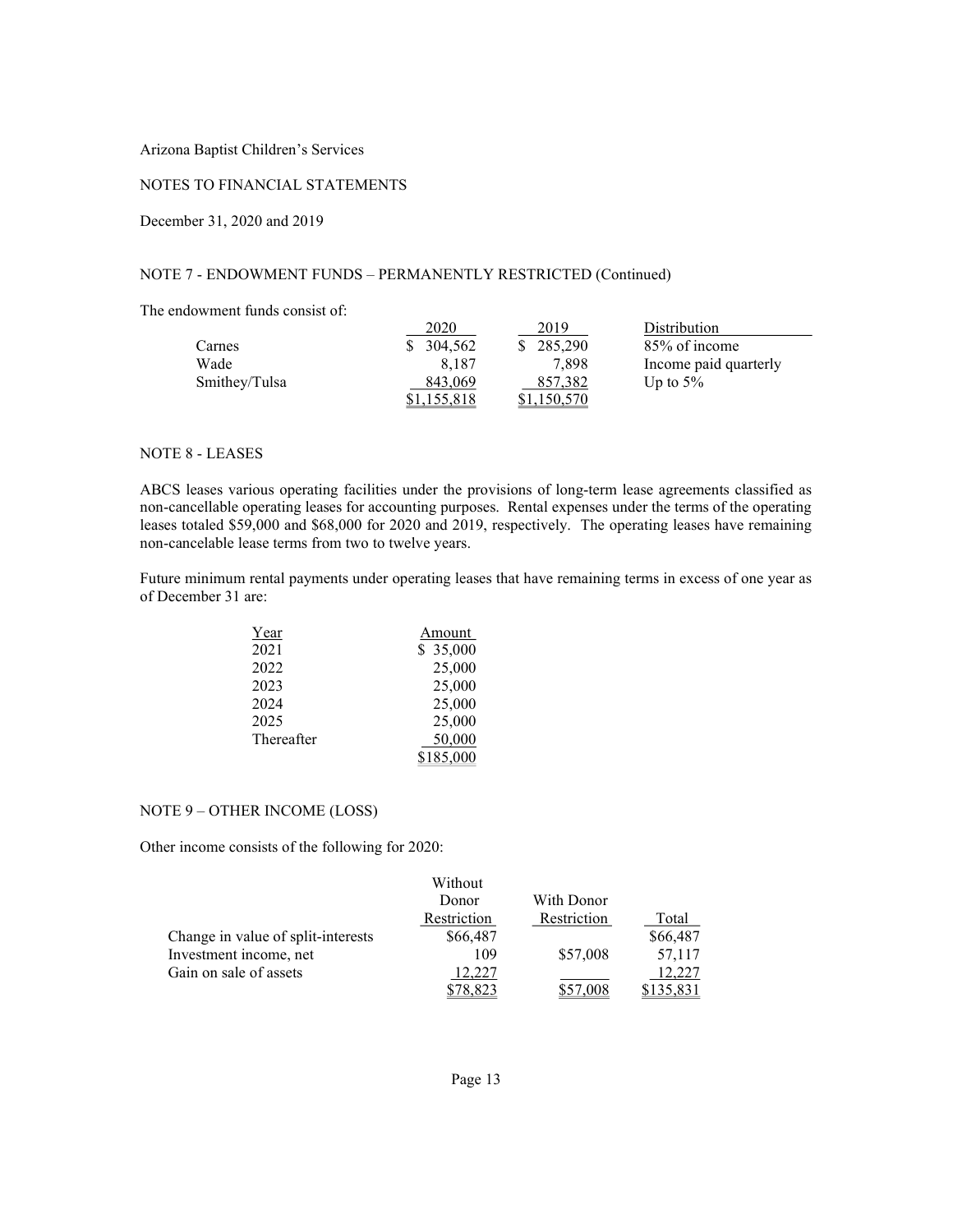#### NOTES TO FINANCIAL STATEMENTS

December 31, 2020 and 2019

#### NOTE 9 – OTHER INCOME (LOSS) (Continued)

Other (loss) income consists of the following for 2019:

|                                    | Without     |             |              |
|------------------------------------|-------------|-------------|--------------|
|                                    | Donor       | With Donor  |              |
|                                    | Restriction | Restriction | Total        |
| Interest and dividends             | 22          | \$17,253    | 17,275<br>S. |
| Investment expenses                |             | (12,302)    | (12,302)     |
| Change in value of split-interests | 56,366      |             | 56,366       |
| Net realized and unrealized        |             |             |              |
| (losses)                           |             | 124,593     | 124,593      |
|                                    |             | \$129.544   | \$185.932    |

#### NOTE 10 - CONCENTRATIONS

ABCS received 55% and 54% of its support and revenue for 2020 and 2019 from State of Arizona contracts. If these contracts were modified, reducing or eliminating these revenues, ABCS's finances could be materially adversely affected.

Financial instruments that potentially subject ABCS to concentrations of credit risk consist principally of cash in banks. ABCS usually limits the amount of credit exposure to any one financial institution by not exceeding federal deposit insurance amounts. At December 31, 2020, ABCS had deposits in excess of federal deposit insurance in the amount of \$589,000.

#### NOTE 11 - RETIREMENT PLAN

ABCS employees are included in a multi-employer defined contribution retirement plan established by the Southern Baptist Protection Program, Convention Annuity Plan. Employees may participate in the Plan immediately upon employment. Employees may make an elective salary deferral up to the maximum allowed by law. ABCS matches the employee's elective salary deferral up to 3 percent after one year of employment. Employer contributions were \$60,400 and \$58,800 for 2020 and 2019, respectively.

ABCS directors are eligible to participate in a deferred compensation plan established by the Southern Baptist Convention. Directors may make an elective salary deferral up to the maximum allowed by law. ABCS matches the director's salary reduction up to 4 percent. Employer contributions were \$5,100 and \$5,000 for 2020 and 2019, respectively.